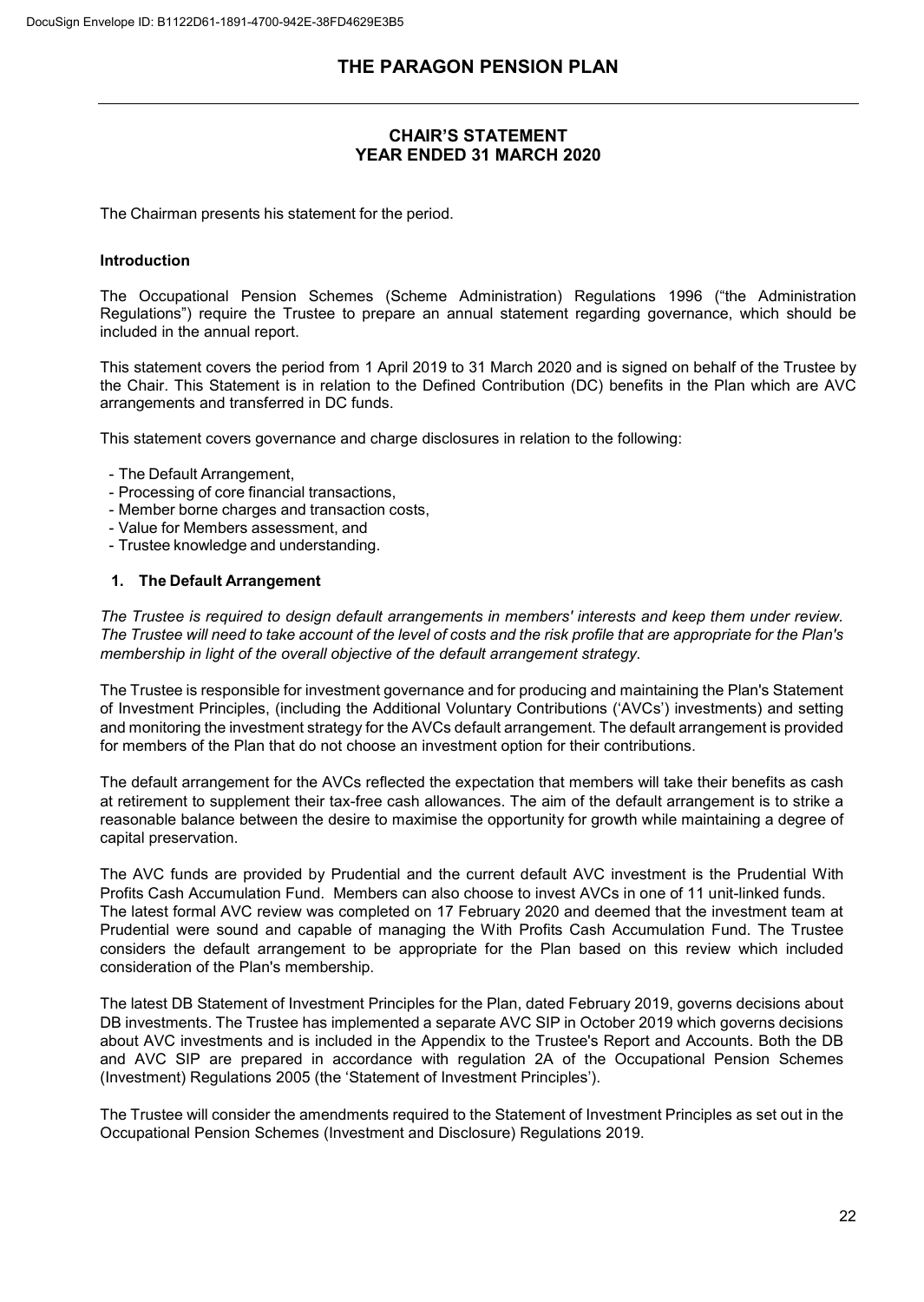## **CHAIR'S STATEMENT YEAR ENDED 31 MARCH 2020**

#### **2. Processing of Core Financial Transactions**

*The Trustee has a specific duty to ensure that these transactions are processed promptly and accurately. Legislation does not set out a list of core financial transactions and it rests with the Trustee to identify these types of transactions for the scheme. The Trustee includes but does not limit the Plan's core financial transactions to the following:*

- *the receipt and investment of member contributions;*
- *transfer of member assets into and out of the Plan;*
- *transfer of assets between different investments within the Plan; and,*
- *payments to and in respect of members.*

The Trustee of the Plan has appointed Aon and Prudential to provide administration services relating to AVC benefits within the Plan. The core financial transactions are undertaken on the Trustee's behalf by these providers and Service Level Agreements are in place with them. The contract and Service Level Agreement (SLA) with Aon was reviewed in 2014 and is updated as needed to ensure it is fit for purpose and reflects the Trustee's needs. SLAs range from 5-10 days depending on the nature of the service being provided.

To enable the Trustee to monitor the processing of core financial transactions, the Board receives quarterly administration reports from Aon on key aspects of the administration which includes a payment schedule, an investment schedule and performance against the agreed service levels. The reports are reviewed by the Trustee at each Board meeting to ensure the Trustee can monitor administration performance.

Aon and Prudential have confirmed that there are processes in place for each core financial transaction to ensure that all Plan transactions are processed in a timely manner and accurately. An automated daily sales and redemptions report is used to check transactions placed the previous day. As an additional level of scrutiny, Aon also have an internal reconciliations team who independently carry out monthly checks, in addition to daily reconciliation of the Trustee bank account.

Aon and Prudential have internal audit functions in addition to the external audit carried out on the Plan annually. Administration service performance over the year has been in line with Service Levels set out in the contract with Aon and over 93% of target delivery times have been met in each quarter.

There have been two member complaints during the period on one transfer value quotation being lost in the post and one transfer value missing the Service level agreement, apologies were issued to both members and no further action was taken. The Trustee investigated the root cause of the complaints and believes that the likelihood of a repeat is very low, so no further remedial action was taken.

In light of the above, the Trustee considers that the requirements for processing core financial transactions have been met.

### **3. Member Charges and Transaction Costs**

*The Trustee should regularly monitor the level of charges borne by members through the funds. These charges comprise:*

- *explicit charges, such as the Annual Management Charges (AMCs), and additional expenses that are disclosed by the fund manager as part of the Total Expense Ratios (TERs); and,*
- *implicit transaction costs, such as the costs borne within the fund for activities such as buying and selling of securities within the fund's portfolio.*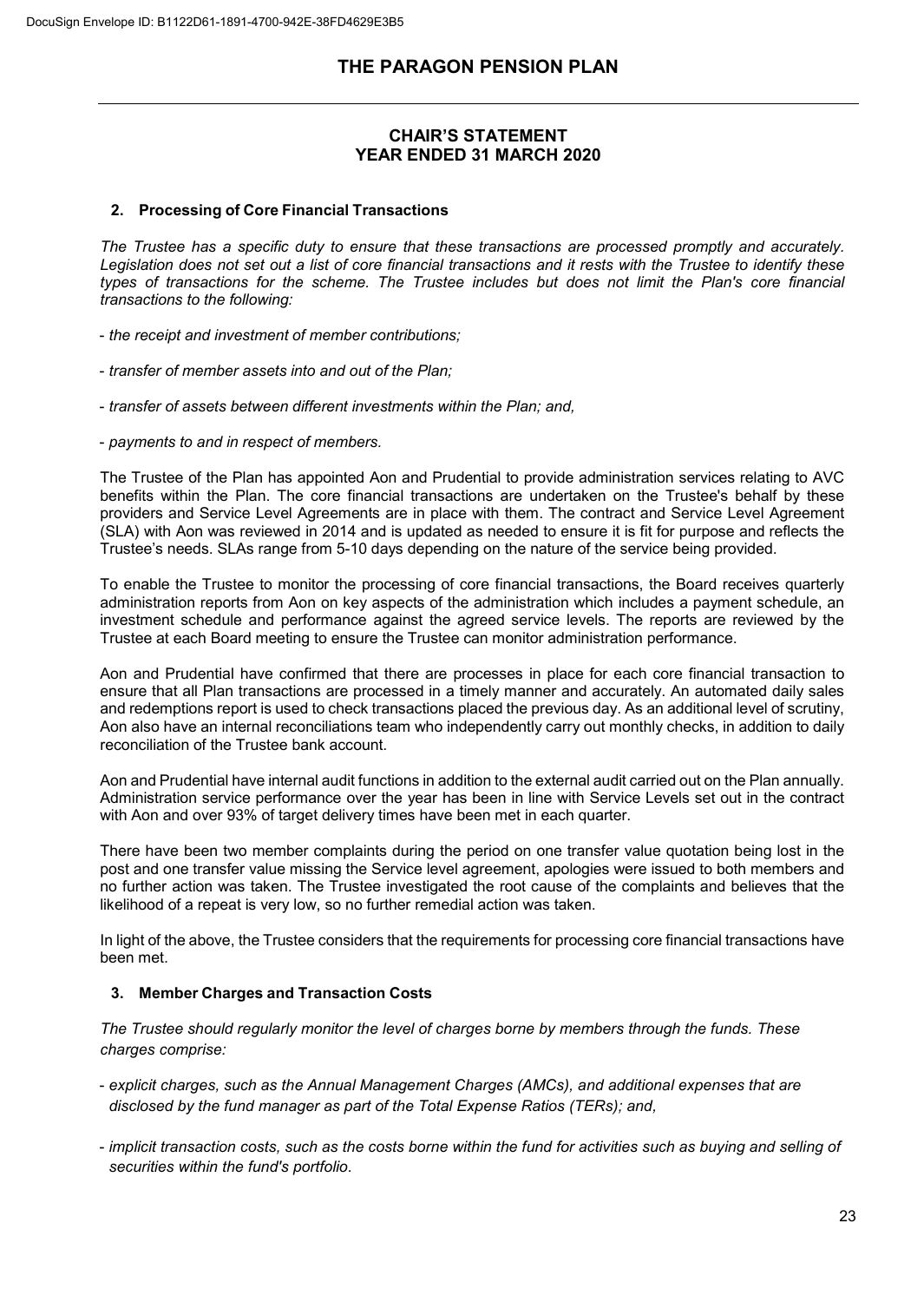# **CHAIR'S STATEMENT YEAR ENDED 31 MARCH 2020**

## **3.1 Explicit charges**

The default arrangement is the Prudential With Profits Cash Accumulation Fund.

Charges levied in the Prudential With Profits Cash Accumulation Fund are inherent within the annual bonus declarations. Prudential state that the charges levied on the Fund are currently expected to be 0.8% p.a. assuming future investment returns in the With-Profits fund are 5% p.a. The Trustee considers that charges are on the lower end for the majority of with profits funds, and the value members are likely to receive from the smoothing and capital preservation characteristics of with profits funds are likely to outweigh costs. The Trustee therefore believes that costs are reasonable considering the added value.

The Trustee asked its adviser to consider the charges as part of a review of the AVC investments in the context of whether annual bonuses after charges are comparable with similar arrangements. The conclusion of this review was that charges are suitable given the size of arrangement and the funds offered to members.

The Trustee also make available a range of eleven self-select funds for members (including AVC members). The funds attract "explicit costs" which are made up of the Annual Management Charge and additional expenses and are expressed as a Total Expense Ratio ('TER'). The TER applicable to funds offered is between 0.55% p.a. and 1.28% p.a. as set out in the table below.

### **3.2 Implicit charges**

Transaction costs are costs which are incurred within the day to day management of the assets by the fund manager. These cover such things as the cost of buying and selling securities within the fund. Transaction costs are incurred on an on-going basis and are implicit within the performance of the fund.

Implicit transaction costs are calculated as the difference between the actual price paid (execution price) and the quoted 'mid-market price' at the time the order was placed (arrival price). This method, although reasonable if observed over a long period of time, can result in a volatile measure from one year to another and can even result in a profit to the fund, which will be shown as 'negative costs'. This can happen, for example when buying an asset, if the actual price paid ends up being lower than the mid-market price at the time of placing the order, because something has happened in the market that pushes the price of the asset down - such as some negative publicity or a big sell order by someone else.

The self-select fund range attracted 'implicit costs' in Transaction Costs ('TC') of between -0.12% p.a. and 0.36% p.a. over the 12-month period to 31 December 2019 (this is the latest information available from Prudential), as shown in the table below.

| <b>Fund</b>                                  | TER (% p.a.)     | TC (% p.a.) |
|----------------------------------------------|------------------|-------------|
| Prudential Dynamic Global Equity Passive     | 0.64             | 0.13        |
| BlackRock Aquila Over 15 Years UK Gilt Index | 0.72             | 0.06        |
| <b>Prudential Cash</b>                       | 0.55             | 0.00        |
| <b>Prudential Discretionary</b>              | 0.78             | 0.12        |
| <b>Prudential UK Equity</b>                  | 0.76             | 0.00        |
| <b>Prudential Fixed Interest</b>             | 0.76             | 0.19        |
| <b>Prudential Global Equity</b>              | 0.76             | 0.08        |
| Prudential Index-Linked                      | 0.76             | 0.36        |
| <b>Prudential Index-Linked Passive</b>       | 0.66             | $-0.12$     |
| Prudential International Equity              | 0.76             | 0.18        |
| <b>Prudential UK Property</b>                | 1.28             | 0.11        |
| Prudential With Profits Cash Accumulation    | 0.80 (estimated) | 0.09        |

Fees are shown as at their latest available date. Total Expense Ratios are as at July 2020 and Transaction Costs are as at 31 December 2019.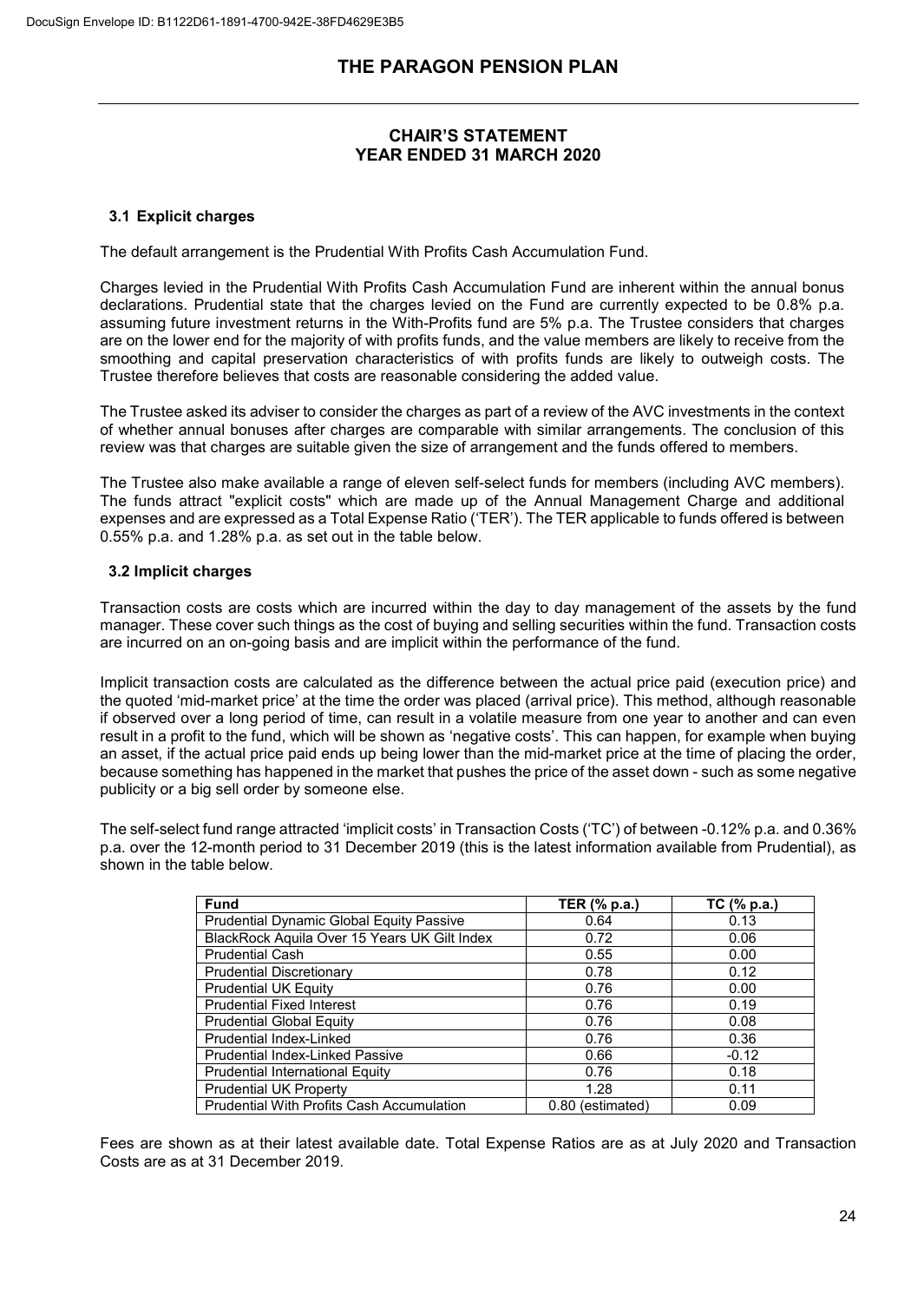## **CHAIR'S STATEMENT YEAR ENDED 31 MARCH 2020**

### **3.3 Examples to show the cumulative effect of costs and charges**

The Trustee is now required to illustrate the effect of the costs and charges typically paid by a member on the value of their fund at retirement (as a 'pounds and pence figure'). The Regulations allow the Trustee to exercise its discretion with regards to the illustrative examples provided to show the effect of costs and charges over time, as long as they are realistic and representative of the Plan's membership.

The Trustee has taken account of the statutory guidance when preparing these illustrations.

The following illustrations demonstrate the cumulative effect of the costs and charges over time for investment strategies representative of the Plan's membership, including the longest term to retirement for the youngest member.

The tables and charts below illustrate the effect of the costs and charges at different ages on members' projected retirement pots for two representative members, set out below;

- **Example member 1**: This is based on the youngest active member 5 years from a retirement age of 60, with a current fund value of £40,600. Contributions are assumed to be £150 p.m.
- **Example member 2**: This is based on a typical active member 13 years from a retirement age of 60, with a current fund value of £6,230. Contributions are assumed to be £20 p.m.
- **Example member 3**: This is based on a typical deferred member 12 years from a retirement age of 60, with a current fund value of £19,530. No further contributions are assumed to be paid.

We have produced illustrations to demonstrate the cumulative effect over time of costs and charges on member fund values in the default fund (Prudential With Profits Cash Accumulation).

Members are also offered a range of self-select funds which, as the table above shows, carry a variety of TERs and transaction costs. These funds also have a range of investment risk profiles (i.e. different return expectations). We have therefore shown a comparison against a higher investment risk equity fund.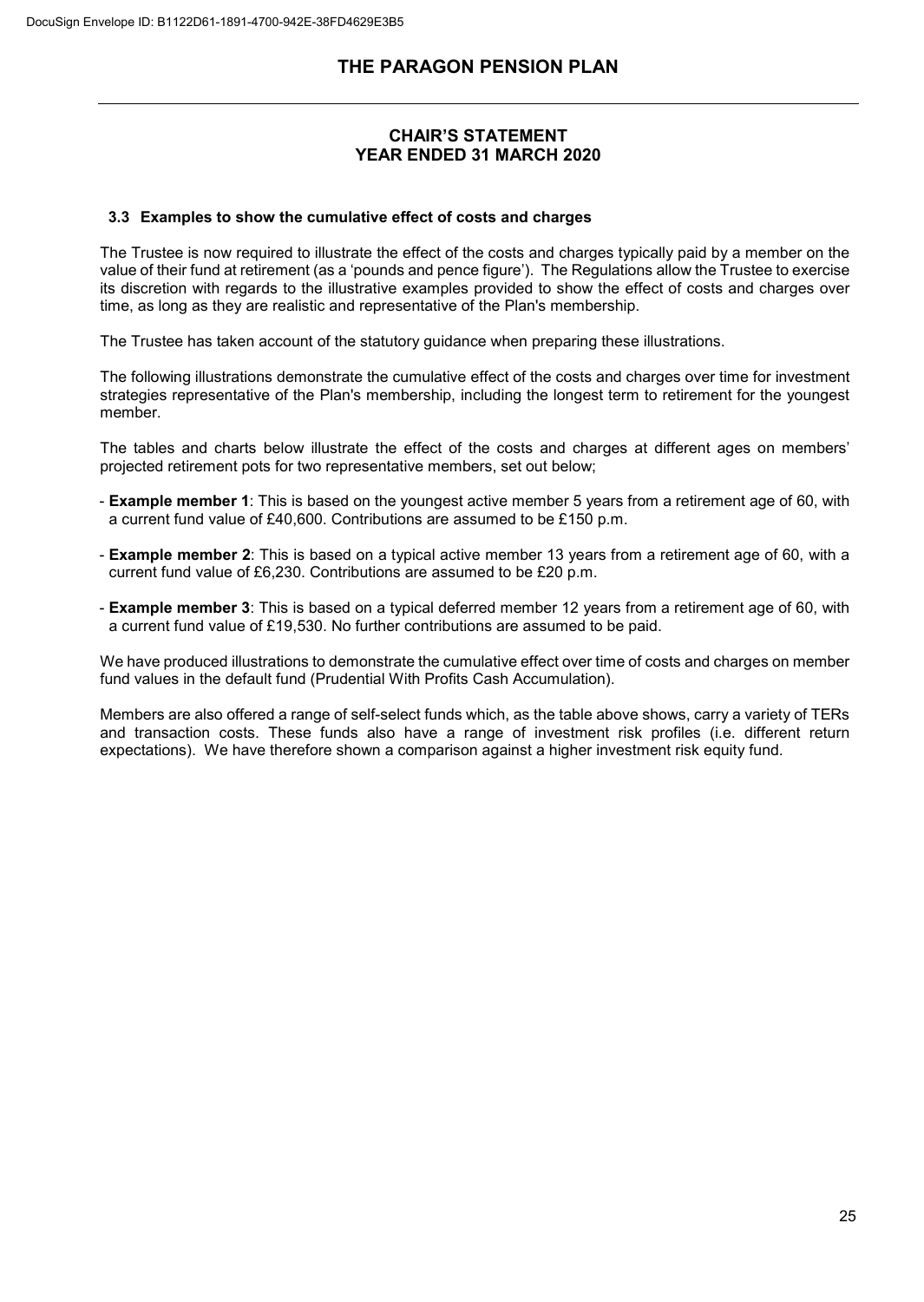# **CHAIR'S STATEMENT YEAR ENDED 31 MARCH 2020**

## **Example member 1**

Based on the youngest active member 5 years from a retirement age of 60, with a current fund value of £40,600. Contributions are assumed to be £150 p.m.

The graph below shows the difference between returns of the Default Fund (the Prudential With Profits Cash Accumulation) without charges and the estimated return of the Default Fund after the impact of the estimated charges, on cumulative fund values.



The effect of the reduction of charges is more pronounced as fund values are shown against their relevant spending power in today's terms. The Trustee has elected to show a comparison of the impact of costs and charges on the potentially higher returning Prudential Global Equity Fund in the table below.

|     | Default Prudential With Profits Cash<br>Accumulation fund |                                                   |                        | <b>Prudential Global Equity fund</b>          |                                                 |                        |
|-----|-----------------------------------------------------------|---------------------------------------------------|------------------------|-----------------------------------------------|-------------------------------------------------|------------------------|
| Age | Estimated<br>fund value<br>(before<br>charges) £          | Estimated<br>fund value<br>(after<br>charges) $E$ | Effect of<br>charges £ | Estimated fund<br>value (before<br>charges) £ | Estimated<br>fund value<br>(after<br>charges) £ | Effect of<br>charges £ |
| 55  | 40,600                                                    | 40,600                                            | 0                      | 40,600                                        | 40,600                                          | 0                      |
| 60  | 55,250                                                    | 53,140                                            | 2,110                  | 60,250                                        | 58,230                                          | 2,020                  |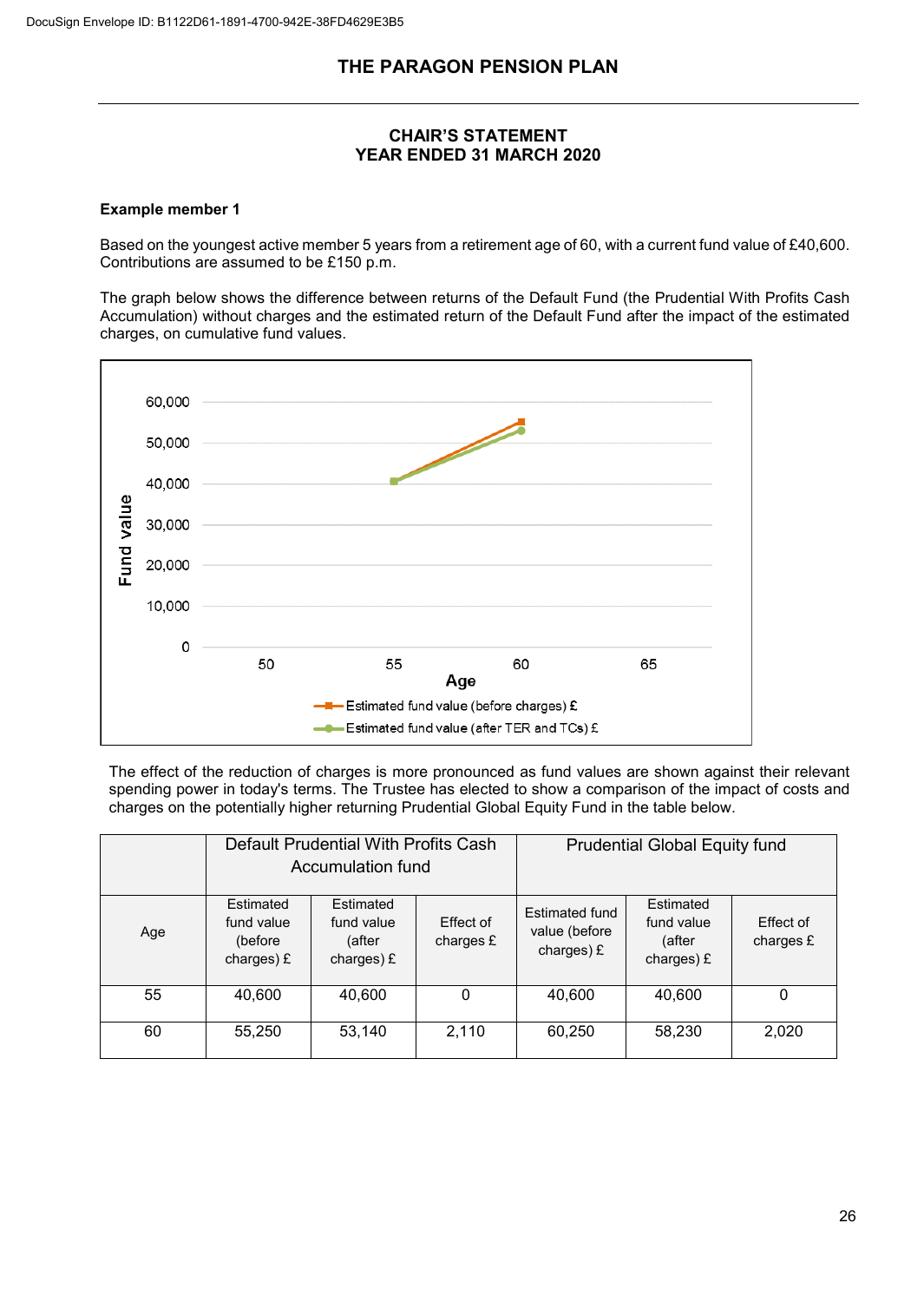# **CHAIR'S STATEMENT YEAR ENDED 31 MARCH 2020**

## **Example member 2**

The typical active member 3 years from a retirement age of 60, with a current fund value of £56,230 and contributions of £20 p.m.

The graph below shows the difference between returns of the Default Fund (the Prudential With Profits Cash Accumulation) without charges and the estimated return of the Default Fund after the impact of the estimated charges, on cumulative fund values.



The effect of the reduction of charges is more pronounced as fund values are shown against their relevant spending power in today's terms. The Trustee has elected to show a comparison of the impact of costs and charges on the higher returning Prudential Global Equity Fund in the table below.

|     | Default Prudential With Profits Cash<br>Accumulation fund |                                                   | <b>Prudential Global Equity fund</b> |                                                 |                                                   |                        |
|-----|-----------------------------------------------------------|---------------------------------------------------|--------------------------------------|-------------------------------------------------|---------------------------------------------------|------------------------|
| Age | Estimated<br>fund value<br>(before<br>charges) $E$        | Estimated<br>fund value<br>(after<br>charges) $E$ | Effect of<br>charges £               | Estimated fund<br>value (before<br>charges) $E$ | Estimated<br>fund value<br>(after<br>charges) $E$ | Effect of<br>charges £ |
| 57  | 56,230                                                    | 56,230                                            | 0                                    | 56,230                                          | 56,230                                            | 0                      |
| 60  | 61,210                                                    | 59,680                                            | 1,530                                | 64,760                                          | 63,340                                            | 1,420                  |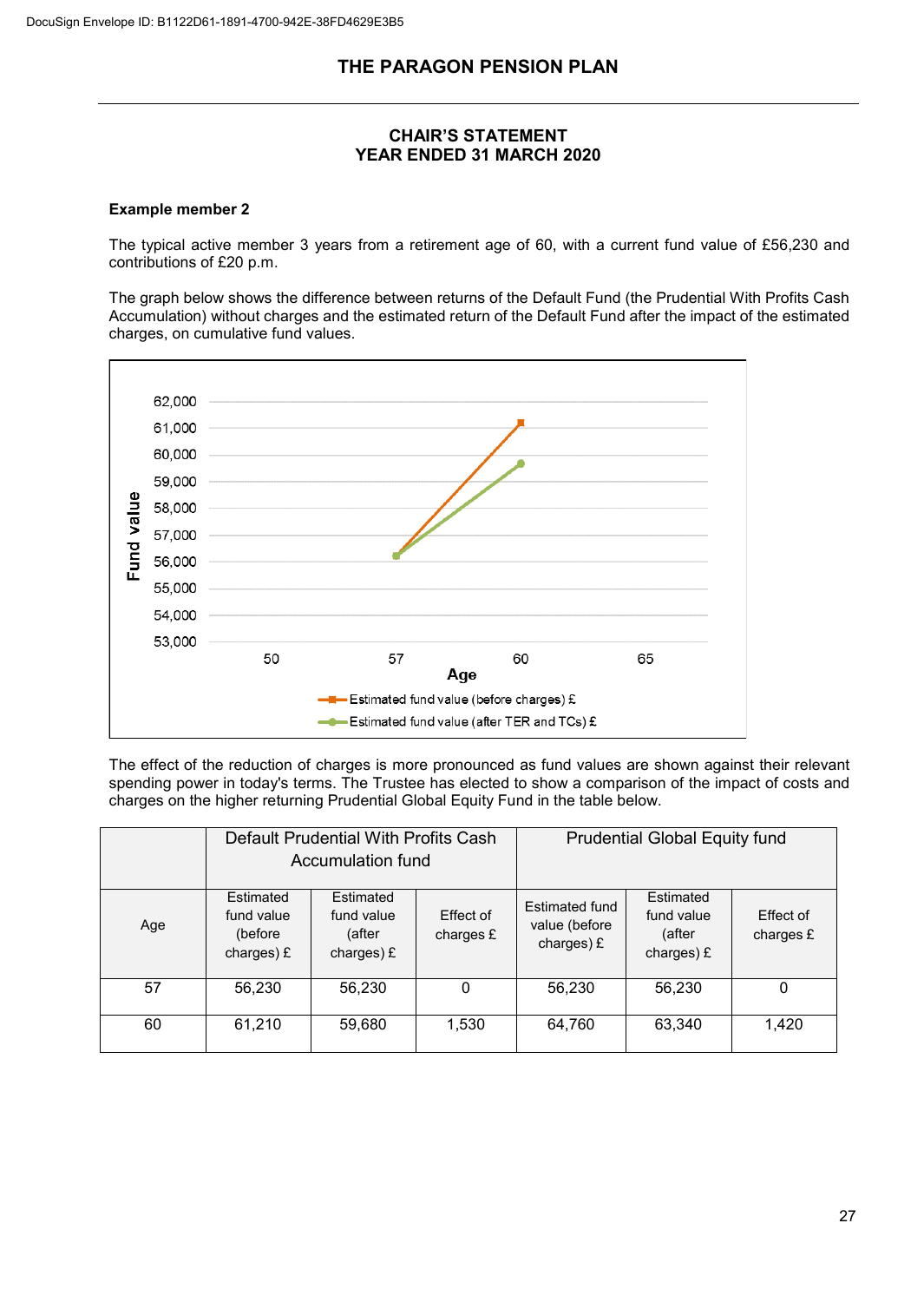# **CHAIR'S STATEMENT YEAR ENDED 31 MARCH 2020**

## **Example member 3**

The typical deferred member 12 years from a retirement age of 60, with a current fund value of £19,530. No further contributions are being paid.

The graph below shows the difference between returns of the Default Fund (the Prudential With Profits Cash Accumulation) without charges and the estimated return of the Default Fund after the impact of charges, on cumulative fund values.



The effect of the reduction of charges is more pronounced as fund values are shown against their relevant spending power in today's terms. The Trustee has elected to show a comparison of the impact of costs and charges on the higher returning Prudential Global Equity Fund.

|     | Default Prudential With Profits Cash<br>Accumulation fund |                                                   | <b>Prudential Global Equity fund</b> |                                                        |                                                   |                        |
|-----|-----------------------------------------------------------|---------------------------------------------------|--------------------------------------|--------------------------------------------------------|---------------------------------------------------|------------------------|
| Age | Estimated<br>fund value<br>(before<br>charges) £          | Estimated<br>fund value<br>(after<br>charges) $E$ | Effect of<br>charges $E$             | <b>Estimated fund</b><br>value (before<br>charges) $E$ | Estimated<br>fund value<br>(after<br>charges) $E$ | Effect of<br>charges £ |
| 48  | 19,530                                                    | 19,530                                            | 0                                    | 19,530                                                 | 19,530                                            | $\mathbf 0$            |
| 50  | 20,490                                                    | 20,150                                            | 340                                  | 21,280                                                 | 20,970                                            | 310                    |
| 55  | 23,120                                                    | 21,780                                            | 1,340                                | 26,380                                                 | 25,050                                            | 1,330                  |
| 60  | 26,080                                                    | 23,550                                            | 2,530                                | 32,710                                                 | 29,920                                            | 2,790                  |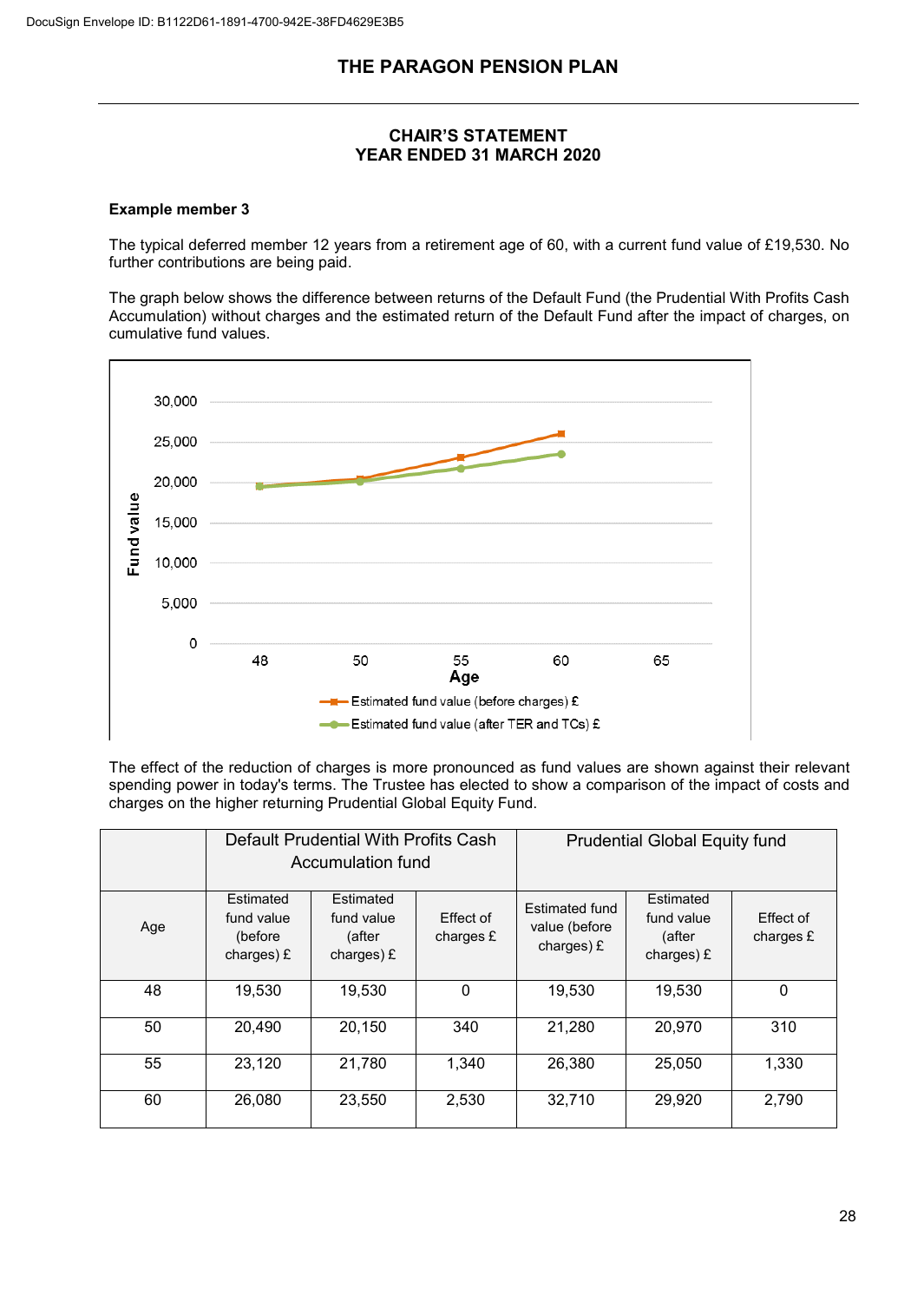# **CHAIR'S STATEMENT YEAR ENDED 31 MARCH 2020**

## *The following assumptions have been made for the purposes of the above illustrations:*

- *1. Projected pension pot values are shown in today's terms, and do not need to be reduced further for the effect of future inflation.*
- *2. Inflation is assumed to be 2.5% each year.*
- *3. No assumption made for real salary growth*
- *4. Values shown are estimates and are not guaranteed*
- *5. The assumed growth rates reflect 10-year annualised returns (gross of costs and charges) are as follows:* • *With Profits: 5% p.a.*
	- *Global Equity: 7.0% p.a.*
- *6. Contributions are assumed to be £150 per month for the youngest active member and £20 per month for the typical active member increasing by inflation up to selected retirement age.*
- *7. The charges are based on the 1 year average charge as no information on longer durations is available to the Trustee at this time.*

## **4. Value for Members Assessment**

*The Administration Regulations require the Trustee to make an assessment of charges and transactions costs borne by AVC section members and the extent to which those charges and costs represent good value for money for members.*

There is no legal definition of 'good value' and the process of determining this for members is a subjective one. Based on advice from the Plan advisers, Aon, the Trustee has established a cost-benefit analysis framework in order to assess whether the member borne charges deliver good Value for Members. The assessment is relevant to the current membership.

The Trustee has identified the following areas where they believe there is good value for members. These benefits can be financial or non-financial in nature.

## **Costs**

- Based on the profile of the Plan's AVC arrangement, we believe that the estimated charges are competitive when compared to current market rates for similar arrangements.

- The level of charges for the AVC arrangement is generally higher than other money purchase workplace savings options in the market (which in broad terms is common for small legacy AVC arrangements). The Trustee will formally review the arrangement with their investment adviser for the upcoming year as part of the default review.

### **Member communications and engagement (including support at retirement)**

- The Plan provides effective communications that are accurate, clear, informative and timely.

- The communications use a variety of communication media, and the Trustee is currently exploring the level of online support functionality for members.

- Plan literature is available from the Plan administrator on request.
- Any Plan-specific changes or announcements are issued by the Trustee when required.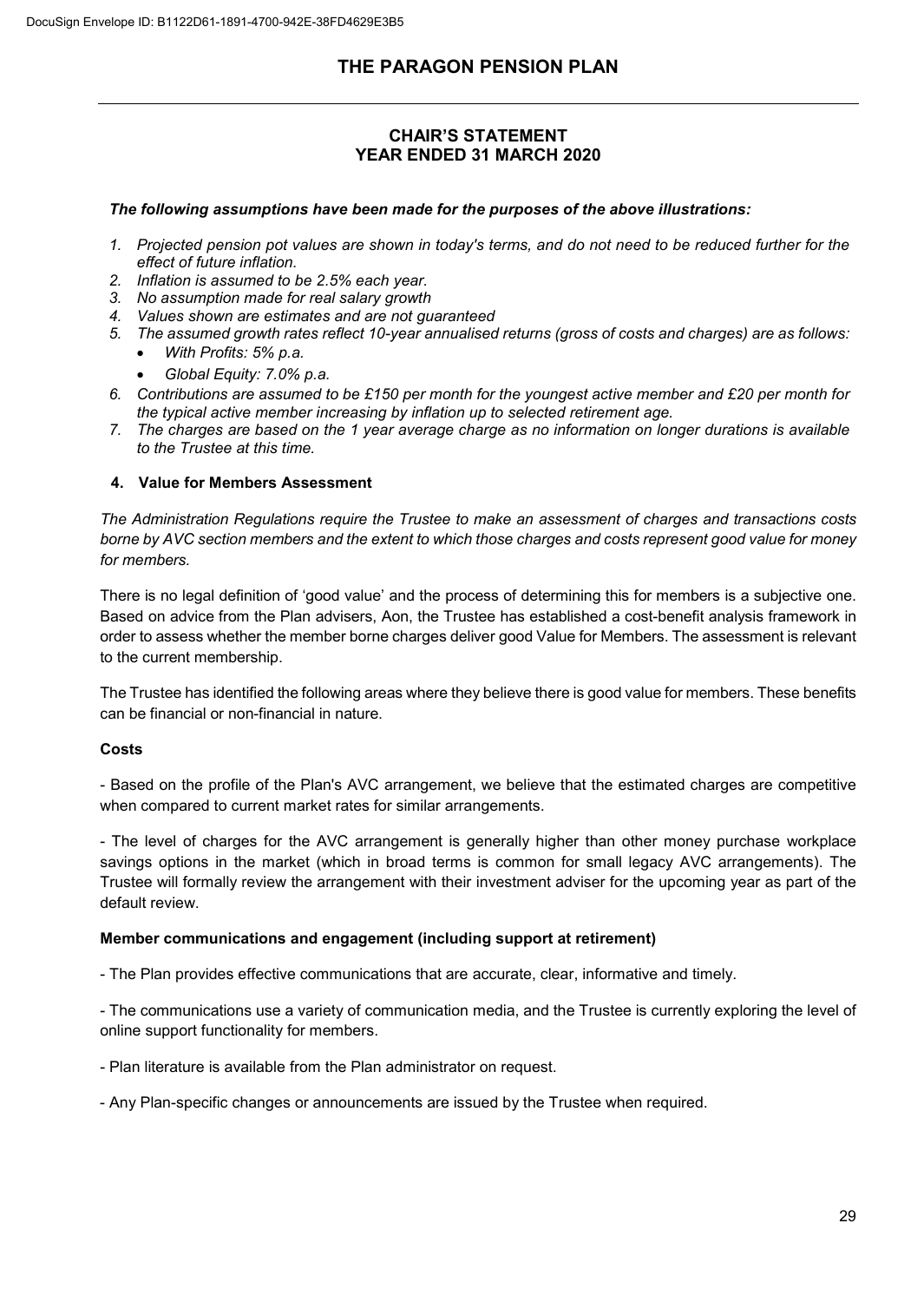# **CHAIR'S STATEMENT YEAR ENDED 31 MARCH 2020**

### **Investment choices**

- The Plan offers a variety of fund options covering a range of risk profiles and asset classes. The investment funds available have been designed, following advice from the Plan's investment adviser, with the specific needs of members in mind.

### **Sounds administration**

- The Trustee has appointed Aon and Prudential to provide administration services to the Plan and is satisfied that these providers have sufficient checks in place to monitor and report on the standard of the administration service and to ensure that when administrative errors do occur, members are not disadvantaged as a result and the errors are corrected in a timely manner.
- The Trustee concludes that there are processes in place to monitor standards of administration and recordkeeping for the AVC arrangement.

#### **Plan Governance**

- Plan governance covers the time spent by the Trustee to ensure the Plan is run in compliance with the law and regulation, including taking account of the interests of its members.
- The Trustee believes that good governance is key to ensuring that a framework exists and is actively in use to help deliver better member outcomes. The Trustee regularly reviews and updates its governance processes and procedures to make sure that the Plan meets industry best practices.
- Given the governance processes and procedures in place and the action taken by the Trustee, the governance arrangements for the Plan are considered appropriate based on the assessment undertaken.

### **Retirement support**

- The Trustee considers that the Plan has suitable retirement support in place which offers members access to support, guidance and information.

Based upon the Trustee's assessment framework, described above, the Trustee believes that the Plan delivers value for its members in all of the key areas.

### **5. Trustee's Knowledge and Understanding**

*Sections 247 and 248 of the Pensions Act 2004 set out the requirement for trustees to have appropriate knowledge and understanding of the law relating to pensions and trusts, the funding of occupational pension schemes, investment of scheme assets and other matters to enable them to exercise their functions as trustees properly. This requirement is underpinned by guidance in the Pension Regulator's Code of Practice 7.*

The Trustee has met the Pension Regulator's Trustee Knowledge and Understanding requirements (as set out under Code of Practice No 7) during the Plan year by:

- Holding four formal quarterly trustee meetings and up to eight informal meetings with professional advisers who provide specialist advice and training sessions on relevant matters
- Developing an appropriate regime for governance of the Plan based on current regulatory guidance